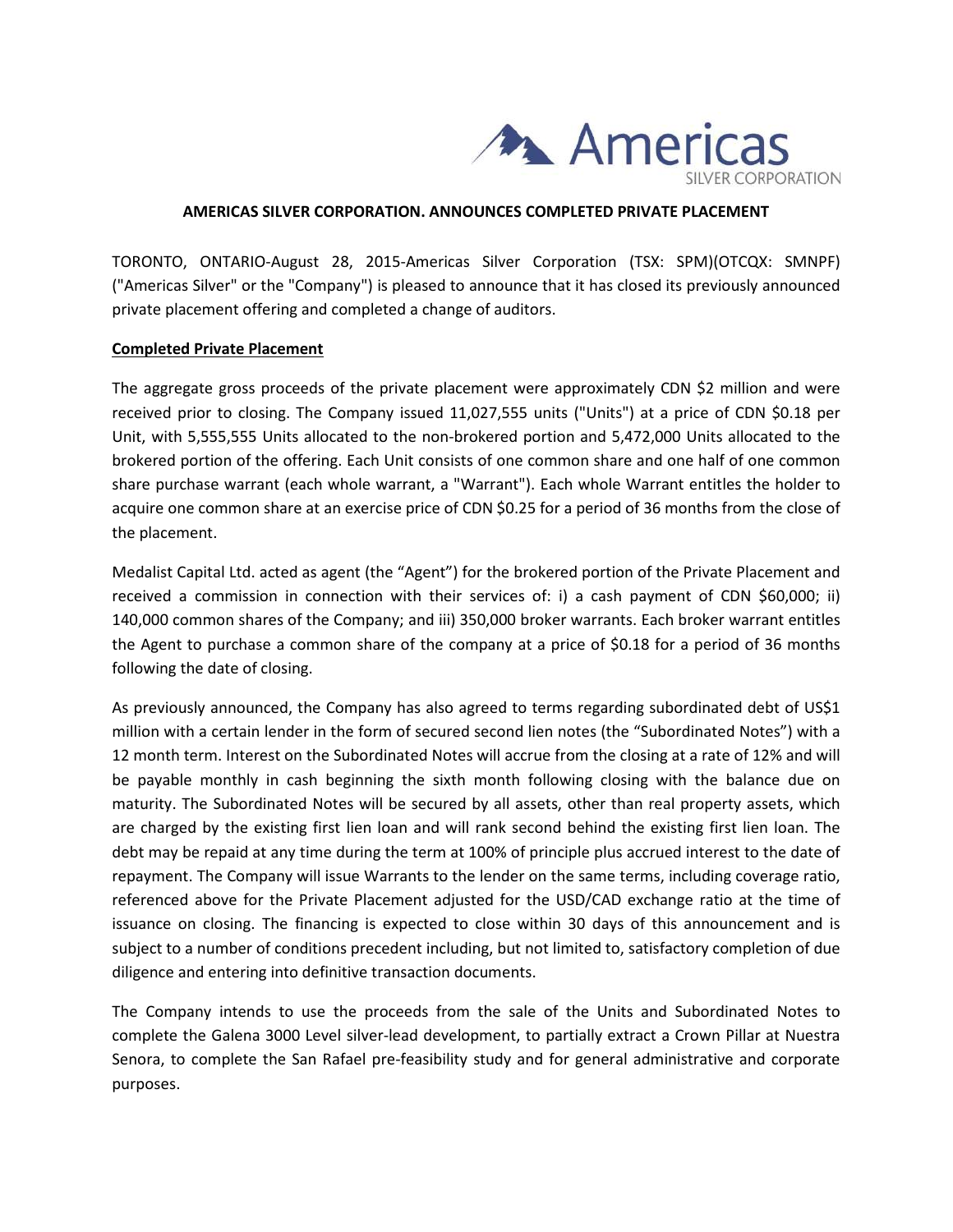## **Change of Auditor**

The Company also announces that it has changed its auditor from Deloitte LLP (the "Former Auditor") to PricewaterhouseCoopers LLP (the "Successor Auditor").

At the request of the Company, the Former Auditors resigned as auditors of the Company effective August 17, 2015 and the board of directors of the Company appointed the Successor Auditor as the Company's auditor effective August 17, 2015, until the next Annual General Meeting of the Company.

There were no reservations in the Former Auditor's reports in connection with the most recently completed fiscal year (2014) or for any period subsequent to the most recently completed period for which an audit report was issued preceding the date of the Former Auditor's resignation. There are no "reportable events" (as that term is defined in National Instrument 51-102 Continuous Disclosure Obligations) between the Company and the Former Auditor.

In accordance with National Instrument 51-102, the notice of change of auditor, together with the required letters from the former auditor and the successor auditor, have been reviewed by the audit committee of the board of directors and have been filed on SEDAR.

## **About Americas Silver**

Americas Silver Corporation is a mining company focused on growth in precious metals from its existing asset base and execution of targeted accretive acquisitions. Americas owns and operates the Cosalá Operations in Sinaloa, Mexico and the Galena Mine Complex in Idaho, USA.

# **Cautionary Statement on Forward-Looking Information:**

This news release contains "forward-looking information" within the meaning of applicable securities laws. Forward-looking information includes, but is not limited to, the Company's expectations intentions, plans, assumptions and beliefs with respect to, among other things, the Cosalá Operations and Galena Complex. Often, but not always, forward-looking information can be identified by forwardlooking words such as "anticipate", "believe", "expect", "goal", "plan", "intend", "estimate", "may", "assume" and "will" or similar words suggesting future outcomes, or other expectations, beliefs, plans, objectives, assumptions, intentions, or statements about future events or performance. Forward-looking information is based on the opinions and estimates of the Company as of the date such information is provided and is subject to known and unknown risks, uncertainties, and other factors that may cause the actual results, level of activity, performance, or achievements of the Company to be materially different from those expressed or implied by such forward looking information. This includes the ability to develop and operate the Cosalá and Galena properties, risks associated with the mining industry such as economic factors (including future commodity prices, currency fluctuations and energy prices), failure of plant, equipment, processes and transportation services to operate as anticipated, environmental risks, government regulation, actual results of current exploration activities, possible variations in ore grade or recovery rates, permitting timelines, capital expenditures, reclamation activities, social and political developments and other risks of the mining industry. Although the Company has attempted to